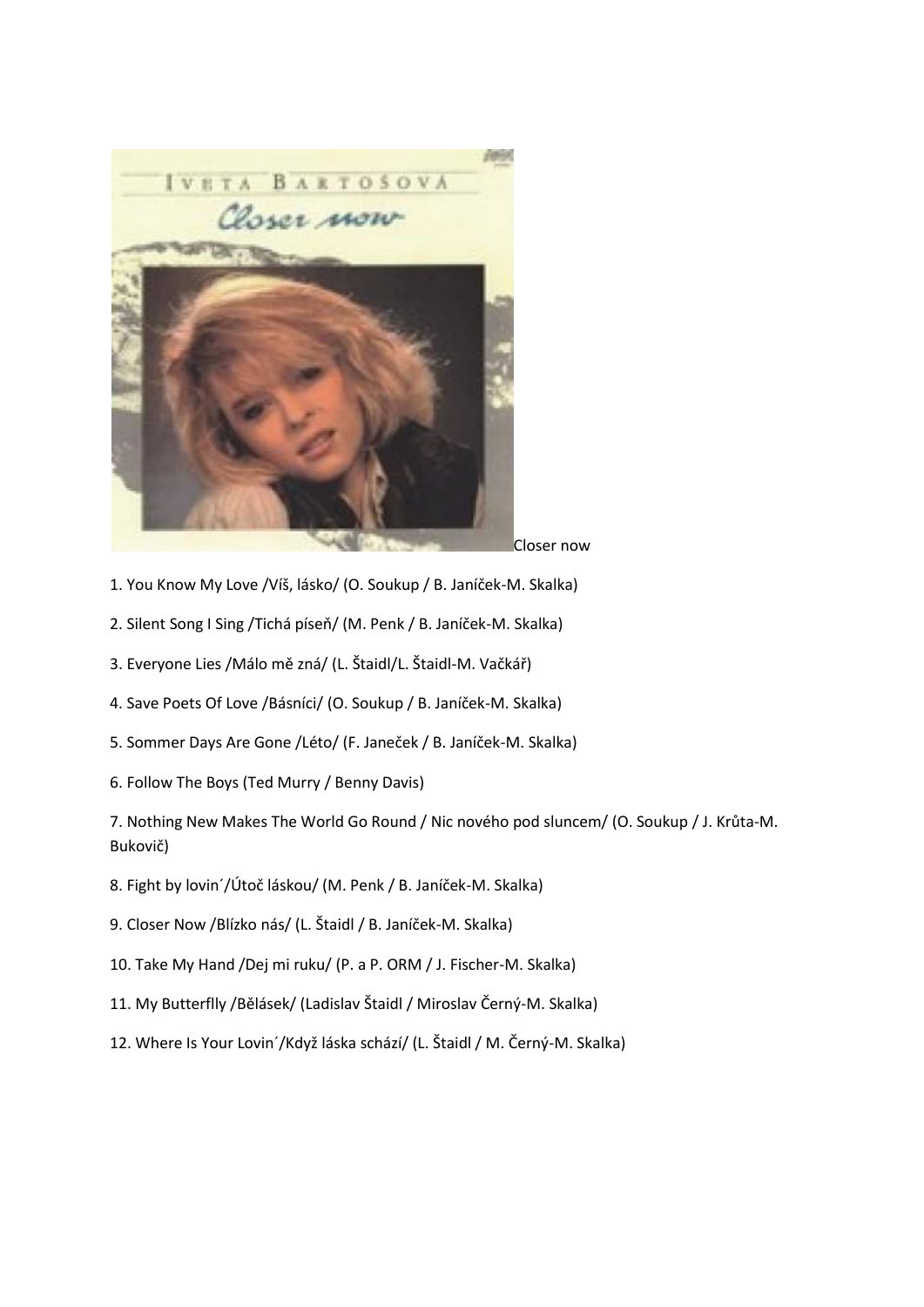### YOU KNOW MY LOVE /Víš lásko/

----------------

There in my mind you find the rooms In every room there's sound In some you can hear those happy tunes And in other you fall down

You know my love I just try to look over World is so strange when I don't know my part I'd love to say something wise and I'm tryin' Words could be meant from my heart

Where - where to go what room to choose Help to find door for me Fear - there's fear that I could lose 'Cause my eyes are blind to see

You know my love I just try to look over World is so strange when I don't know my part I'd love to say something wise and I'm tryin' Words could be meant from my heart

You know my love I just try to look over World is so strange when I don't know my part I'd love to say something wise and I'm tryin' Words could be meant from my heart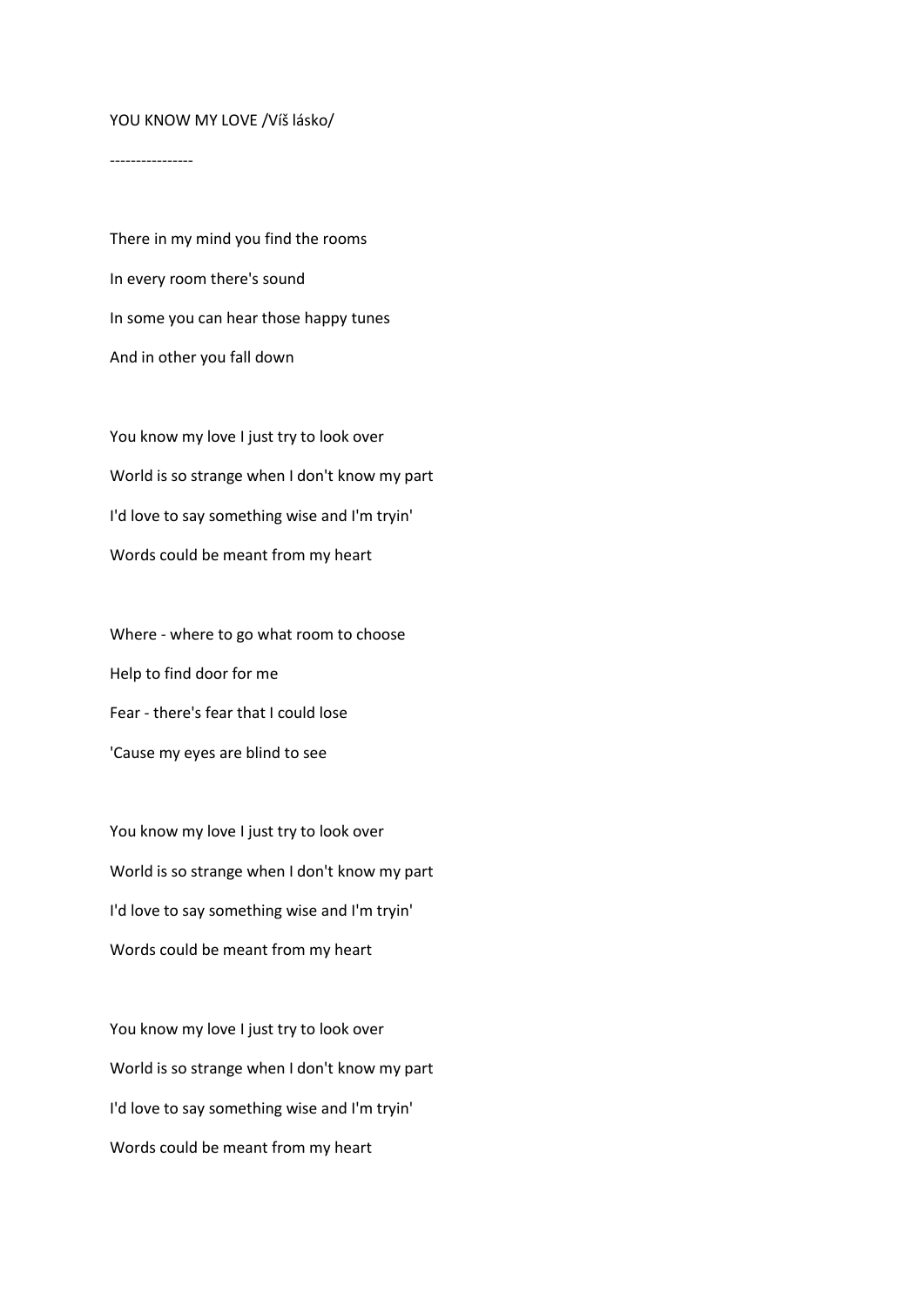You know my love I just try to look over World is so strange when I don't know my part I'd love to say something wise and I'm tryin' Words could be meant...

SILENT SONG I SING /Tichá píseo/

------------------

Brand new day is commin' my way I'm slowly walkin' Pace by pace I follow the sun I hear it talkin'

My luck is here on Earth everywhere My hand I'm reachin' All that I long for and I hope for Lead me now

Silent song I sing When I feel what I want to feel Trees are just prayin' right for me And I know it's really real

Stormy weather is commin' just now and then My heart is cryin' But I know one day the sun will shine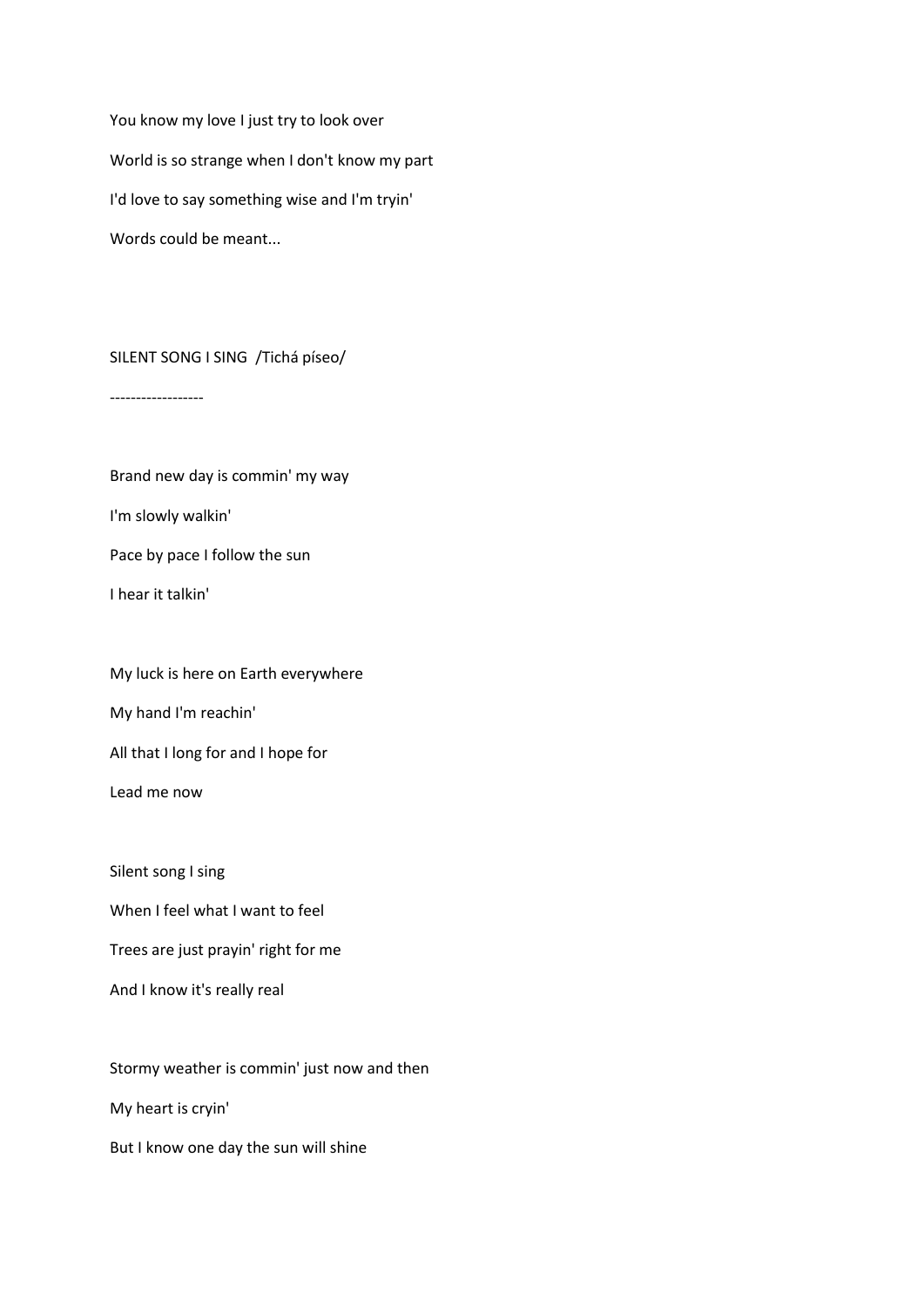### And I'll be flyin'

And all those sunny days will be here again And I'll be walkin' And I will calmly dream my dream Feel how I'm crawlin

Silent song I sing When I feel what I want to feel Trees are just prayin' right for me And I know it's really real

Silent song I sing When I feel what I want to feel Trees are just prayin' right for me And I know it's really real right for me And I know it's really real

EVERY ONE LIES /Málo mi zná/

--------------

Childhood like magic horse dissappeared Making no sound Took away happy days with mam and daddy Around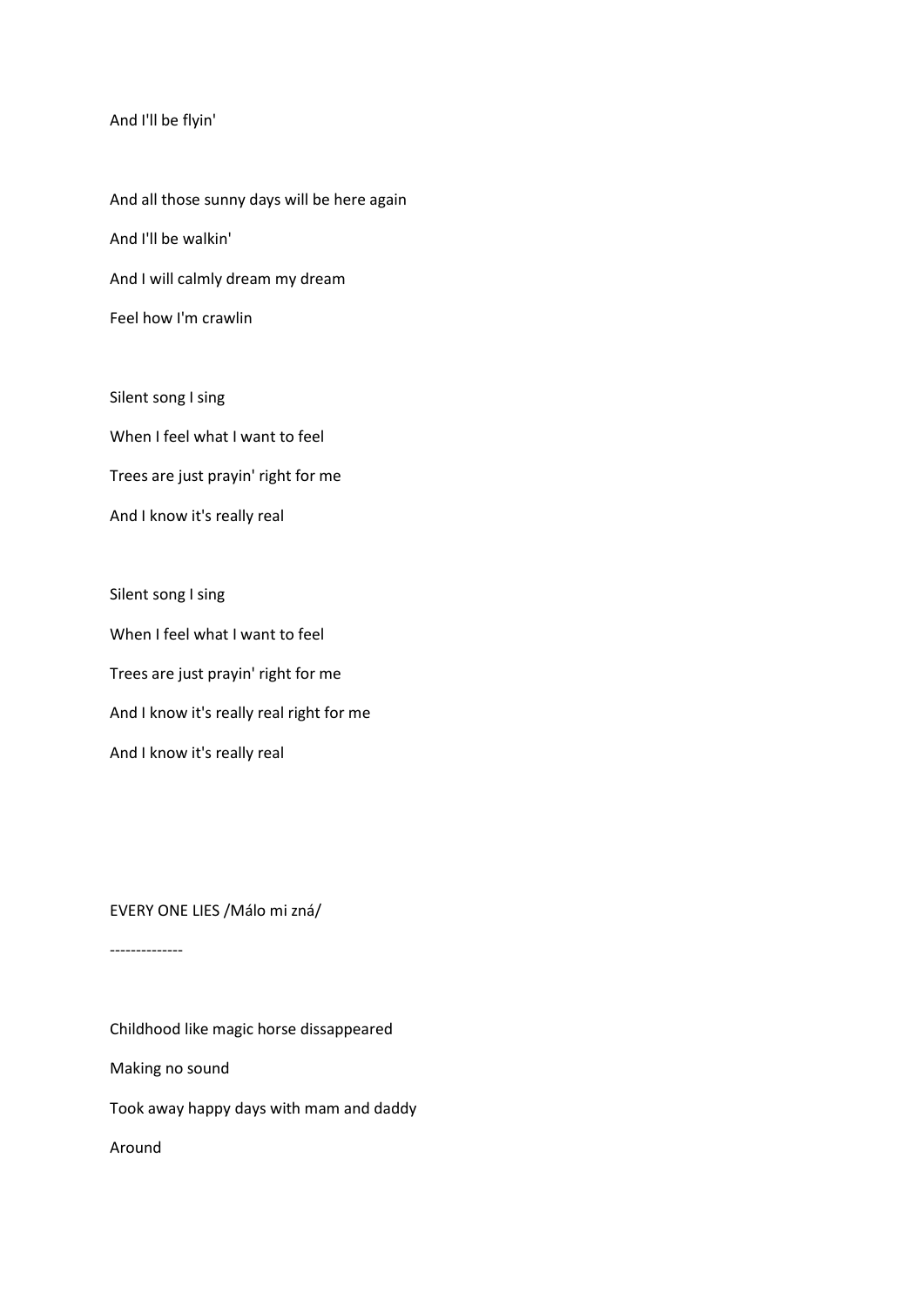Memories of the first ball World looked so handsome and tall Then waving good-by and there it was First crowded hall

Every one lies Every one lies who says I'm reasing When I say love when I say love Love isn't easy

Walk high up in the skies thinking Hey you're all the same Every one lies Every one lies who says

How I need success and fame

Want all men whisper my name

I'm reasing

When I say love when I say love

Love is like breething

I only seem to be mad

But something's got to be said

I shall be always like I shall be always like that

All right I'm simple and dreaming

But why should I change

Trying to see something say something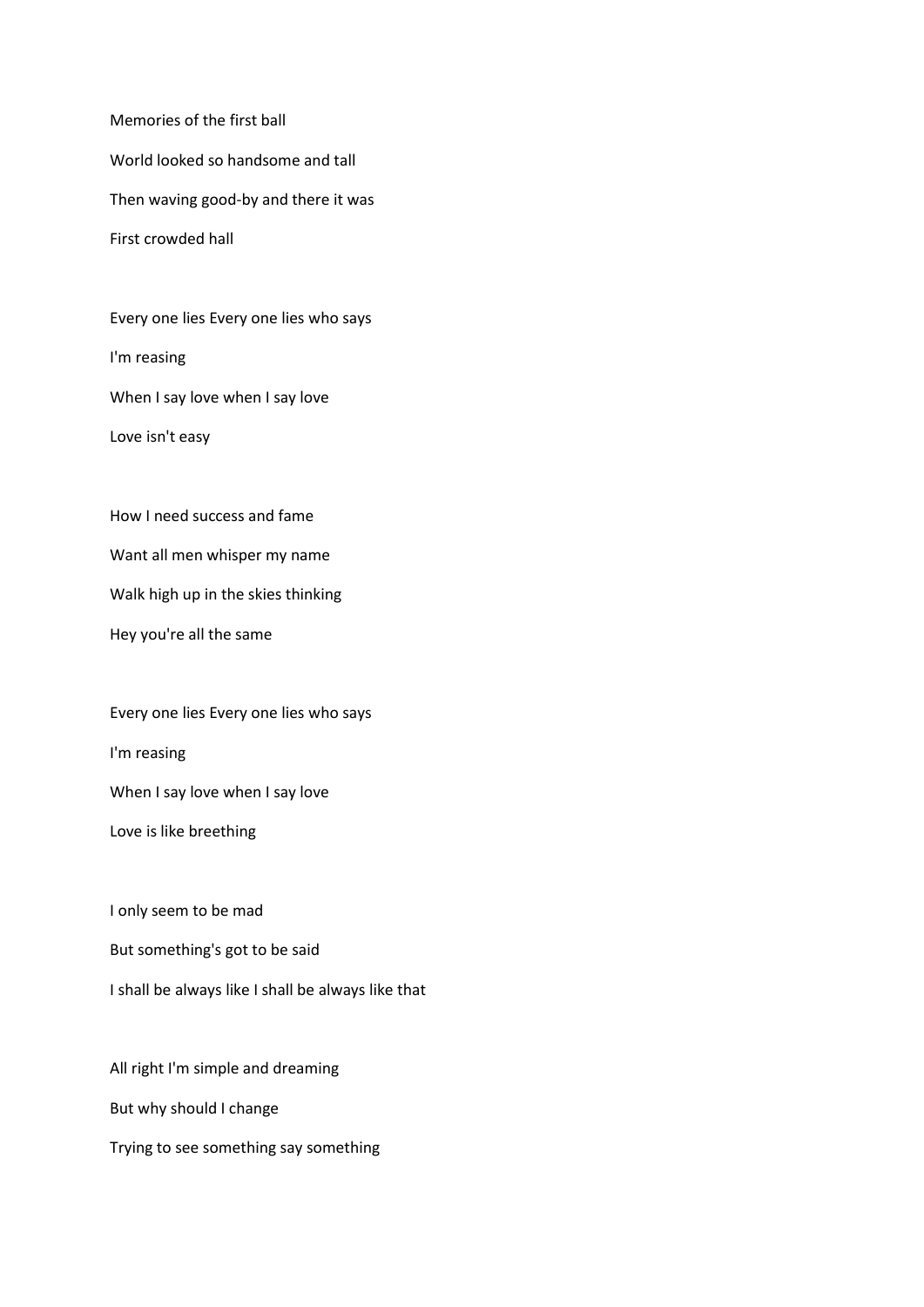#### Is it so strange

Good luck and troubles take turns I have some very good friends With them I feel so fine walk and talk Holding their hands

Every one lies Every one lies who says I'm reasing When I say love when I say love Love isn't easy

How I need success and fame Want all men whisper my name Walk high up in the skies thinking Hey you're all the same

Every one lies Every one lies who says

I'm reasing

When I say love when I say love

Love is like breething

May be I'm mad now and then Loving as much as I can I can love only one I can love

Only one man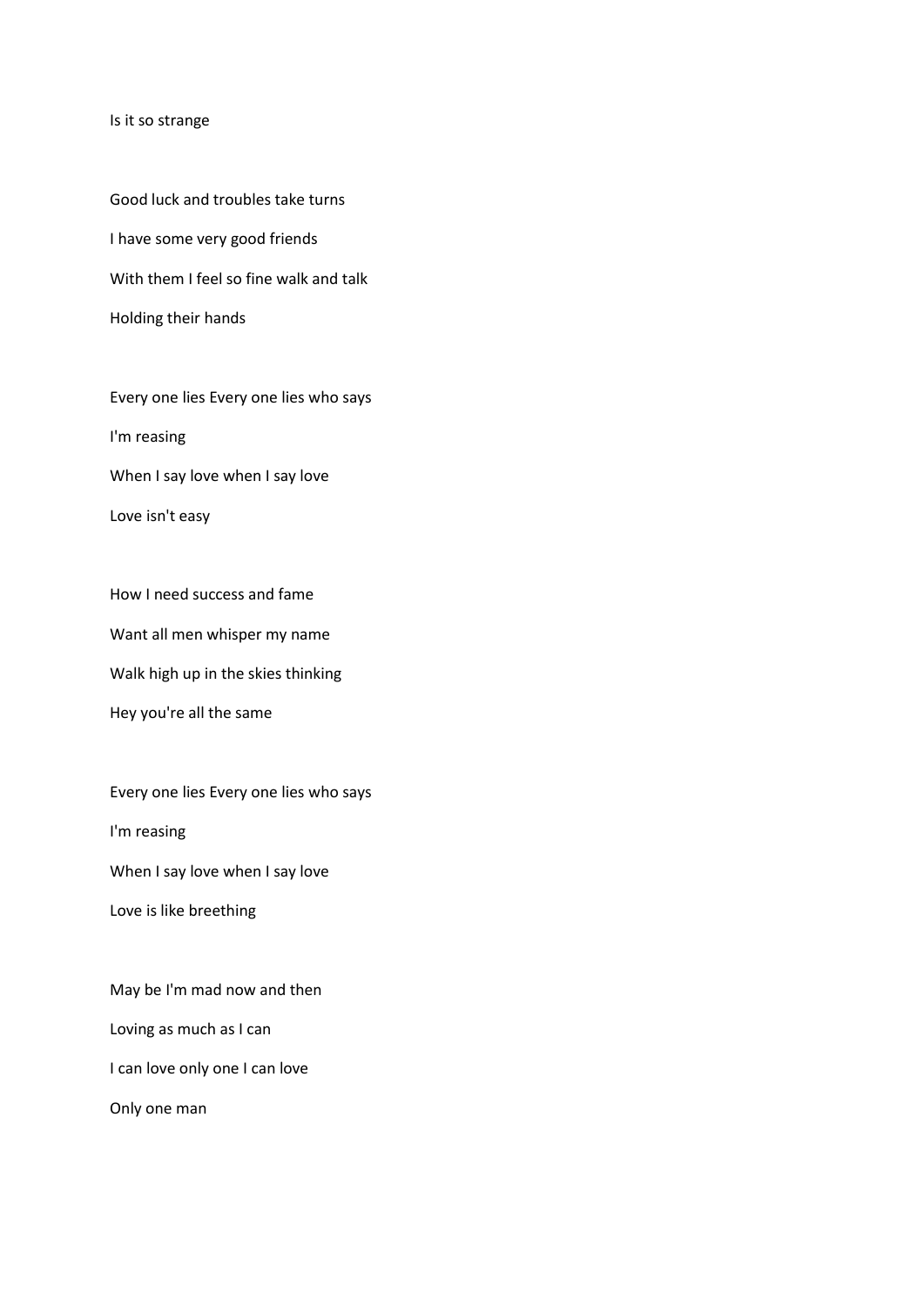### SAVE POETS OF LOVE /Básníci/

------------------

Writing poems of their life Something they cut like a knife In a while they caress you Make you - feelin' blue

And you can meet them now and then they are all over Eyes opened and the will to save the world They go and fight with the dark Tender fighters and biters They just come and go They're whiter then the snow Right now they change the world Belong to nice girls and lovin' They just come and go They're whiter than the snow Save the poets of love! Writing poems in the streets They do know wjat livin' means They can feel what's bright what's dark

They talk - do not bark Poets they know that fire is just fire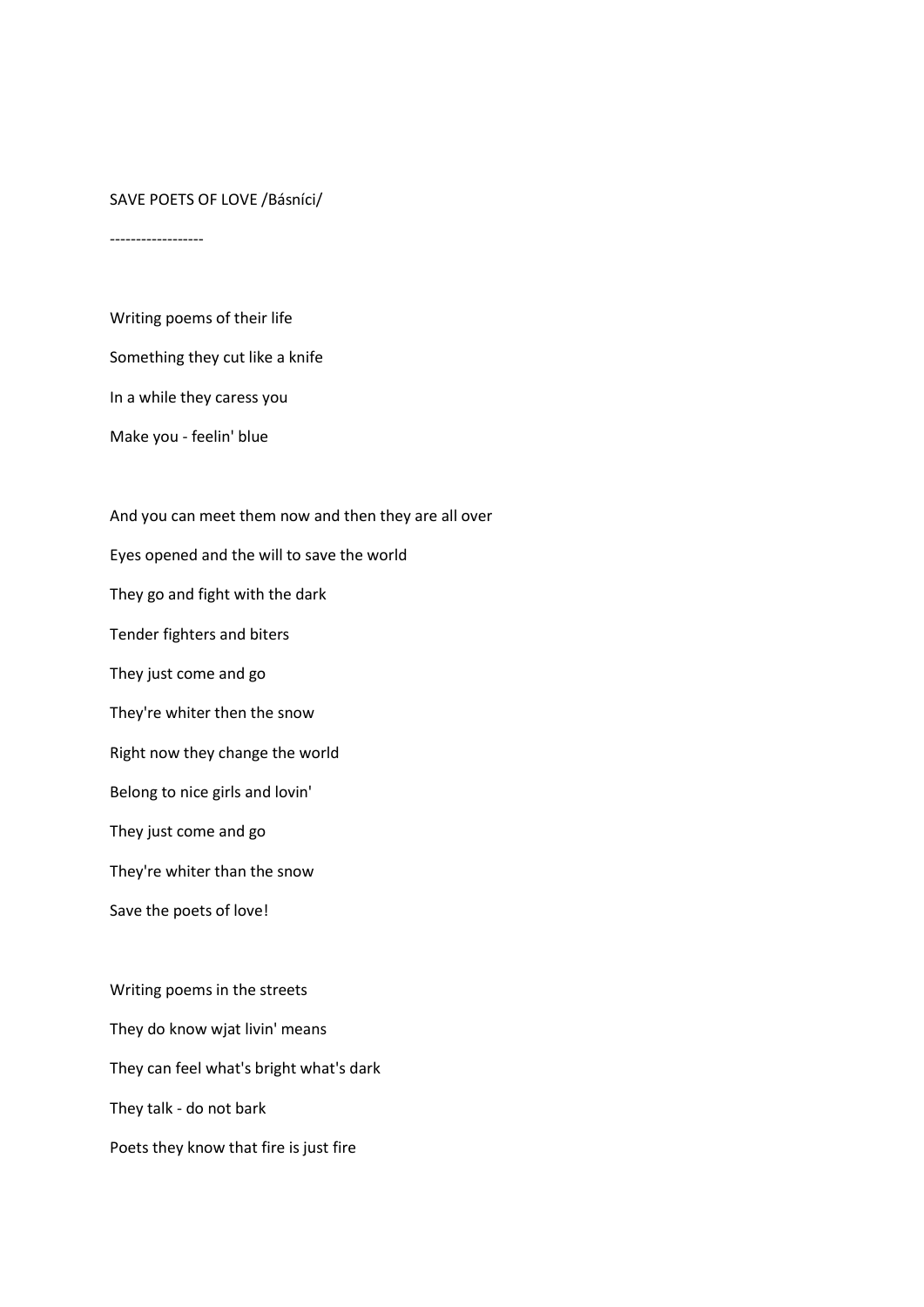Investigating the ocean of their truth

They go and fight with the dark Tender fighters and biters They just come and go They're whiter than tghe snow Right now they change the world Belong to nice girls and lovin' They just come and go They're whiter than the snow Watch out and save and save Save poets of love!

They go and fight with the dark Tender fighters and biters They just come and go They're whiter than tghe snow Right now they change the world Belong to nice girls and lovin' They just come and go They're whiter than the snow Watch out and save and save Save poets of love! Of love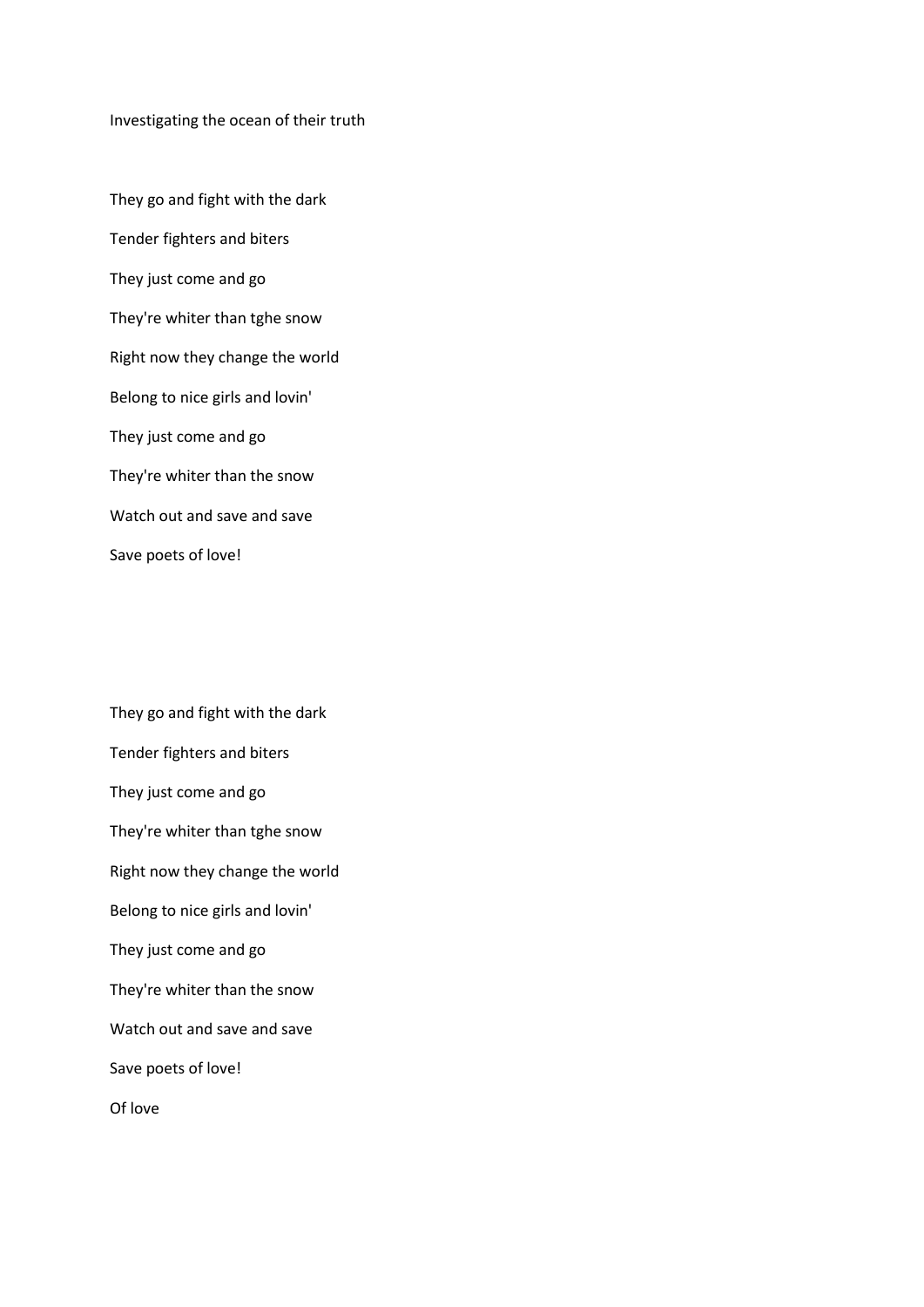## SUMMER DAYS ARE GONE /Léto/

--------------------

It's fadin' out

Cold are the days

It's fadin' out

Split are our ways

Time of my tears

No tenderness

Gone are the stars

Comes loneliness

It's fadin' out

Days are so short

Summer is gone

I beg for more

Where is your smile

Left is the pain

Pain in my soul

Heart full of rain

Summer days are gone

When I used to be with you all days and nights

Summer days are gone

Your face seems to be far away - no more lights

Summer days are gone

And my heart full of memories is cryin' out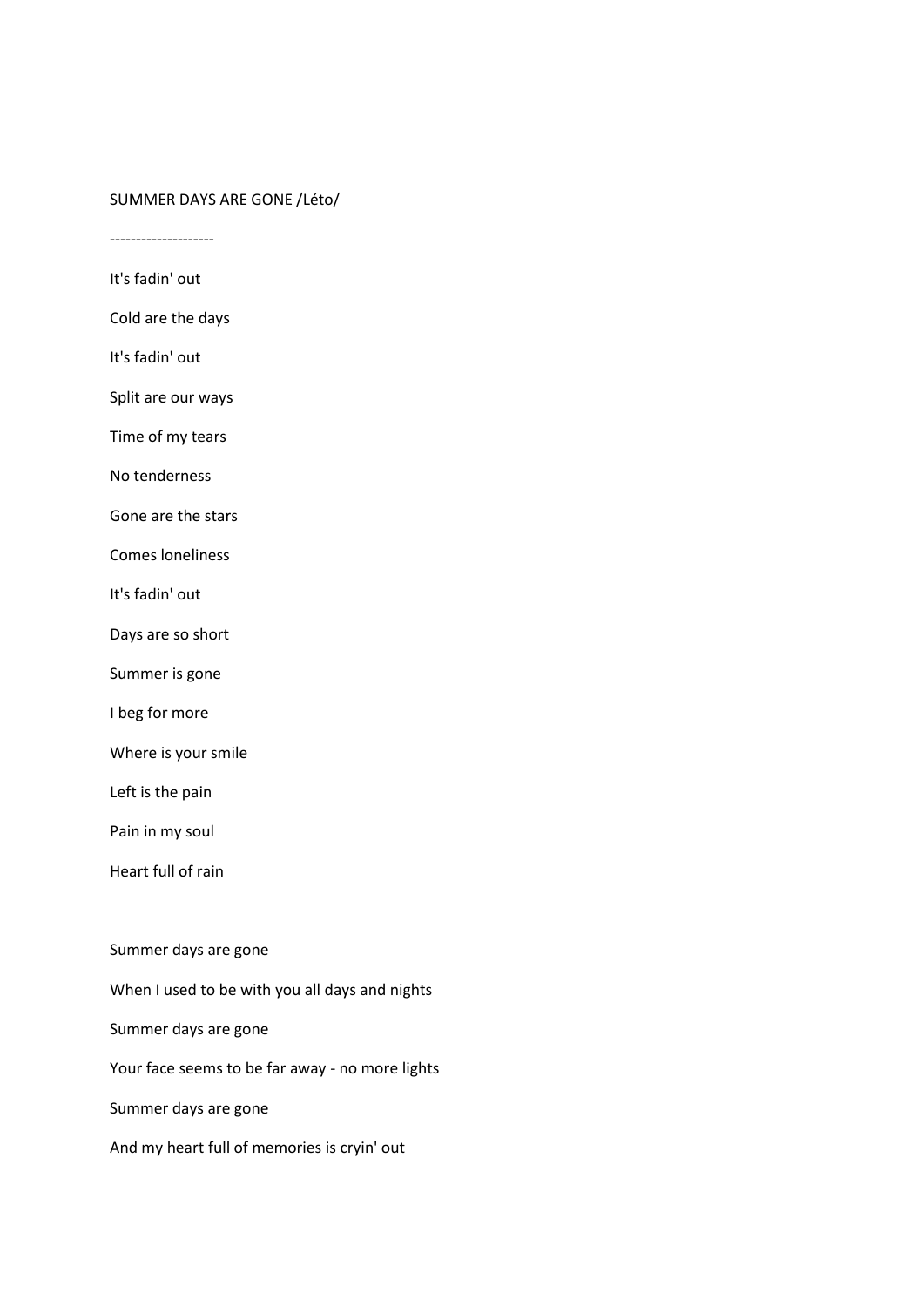### Summer days are gone

Don't you hear me my love I'm just callin' loud

Hearin' the songs

We used to know

Whispering the words

Won't let me go

My summer love

Where have you gone

It's cold outside

And I'm alone

Summer days are gone

When I used to be with you all days and nights

Summer days are gone

Your face seems to be far away - no more lights

Summer days are gone

And my heart full of memories is cryin' out

Summer days are gone

Don't you hear me my love I'm just callin' loud

Summer days are gone

Don't you hear me my love I'm just callin' loud

# I FOLLOW THE BOYS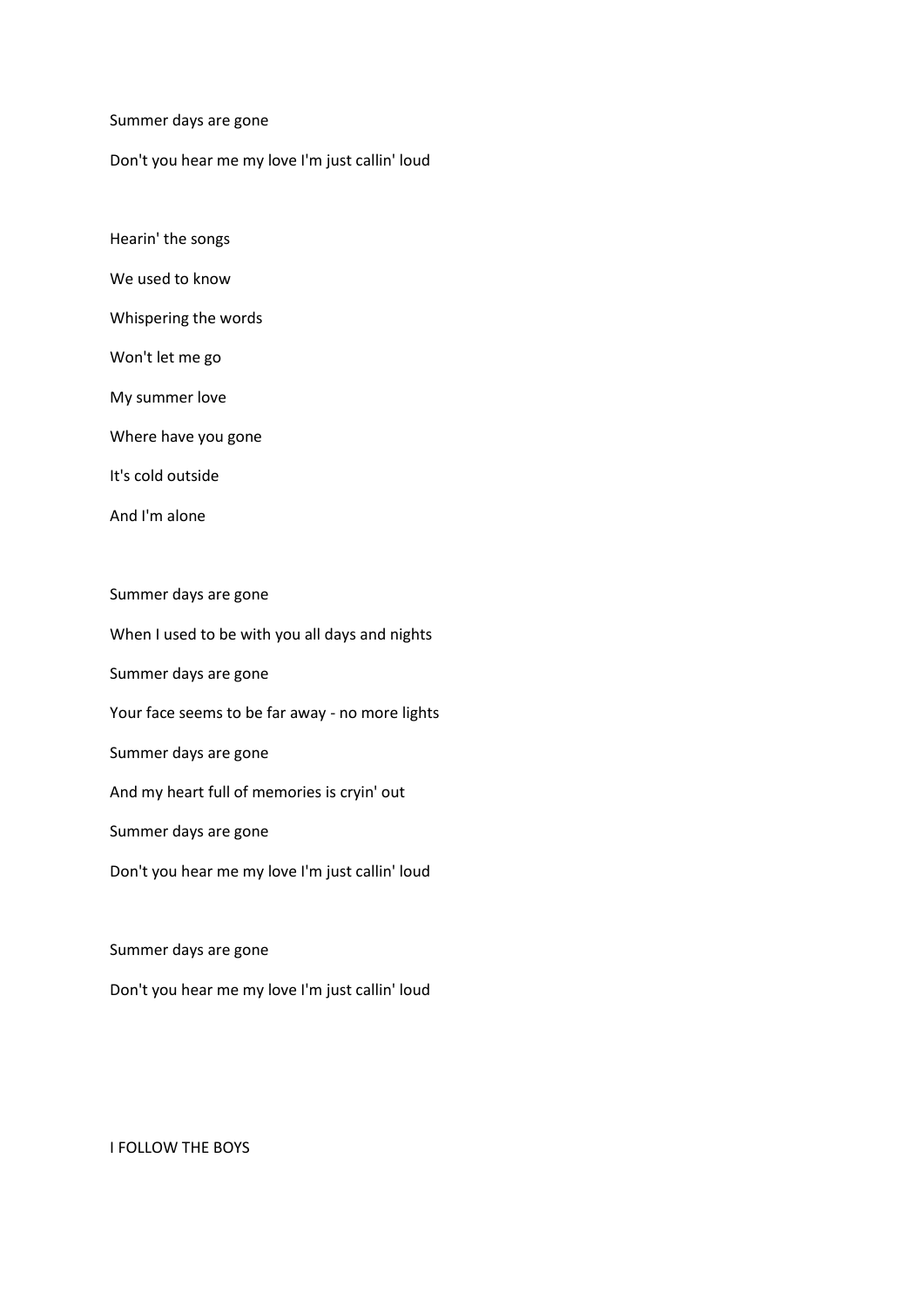I'll follow the boys wherever they go I'll follow the boys cause in my heart I know I know that somewhere, somewhere along the way I'll find my love my own true love, some day

Then, there'll be no place too far no ocean too wide

Wherever he goes

-----------------

I'll be right by his side.

So, I'll follow the boys and wait until the time till that boy that I'm following is mine

Then, there'll be no place too far no ocean too wide

Wherever he goes

I'll be right by his side.

So, I'll follow the boys and wait until the time till that boy that I'm following is mine

NOTHING NEW MAKES THE WORLD GO ROUND /Nic nového pod sluncem/

------------------------------------

I'm drinkin' juice

And the night is so young

Smoke gets into my sleepy eyes

Singin'the blues

Juke-box can be a fun

Where are you with your lovin' smiles?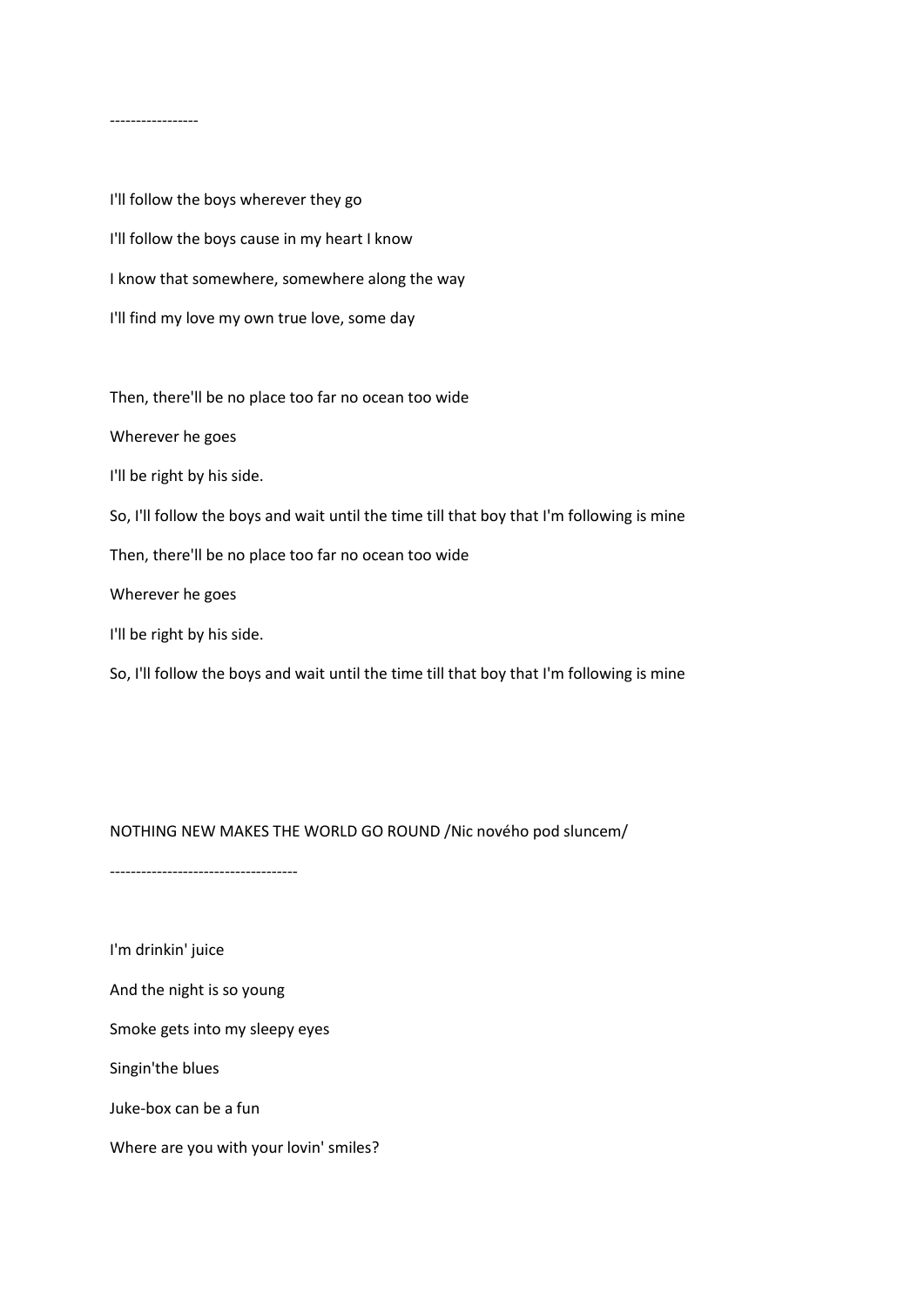Hey, hold me, now hold me I'm so easy to' cheer Way out in the dark Tere's something something I fear

Nothing new makes the world go round Only love can move high mountains Nothing new makes the world go round And I love you in the same old way Nothing new down on the ground Only love can find clear fountains Nothing new makes the world go round Only love is here to stay

Maybe I came here soon Lost in the easy-goin' crowd Hey, keep your date Come to dance to our tune Give me your love and say it loud Hey, hold me, now hold me I'm so easy to' cheer Way out in the dark Tere's something something I fear

You´re a little late

Nothing new makes the world go round Only love can move high mountains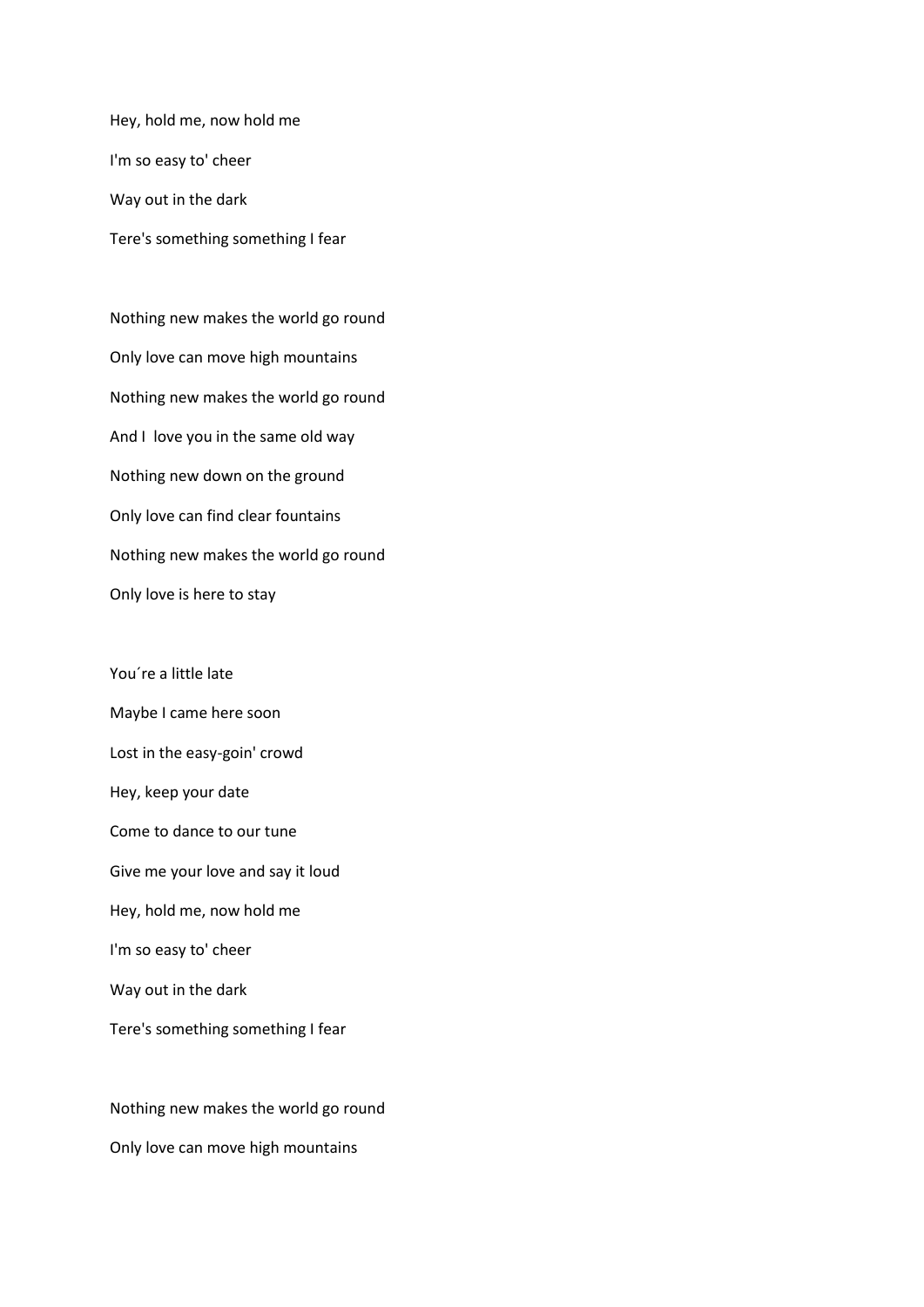Nothing new makes the world go round And I love you in the same old way Nothing new down on the ground Only love can find clear fountains Nothing new makes the world go round Only love is here to stay

Nothing new makes the world go round Only love can move high mountains Nothing new makes the world go round And I love you in the same old way Nothing new down on the ground Only love can find clear fountains Nothing new ...

FIGHT BY LOVIN' /Utoe láskou/

--------------

First

You can use so hard

Oh how strong you are

Kods know all around

Wall

There's the wall inside

Don't try to look oh so tough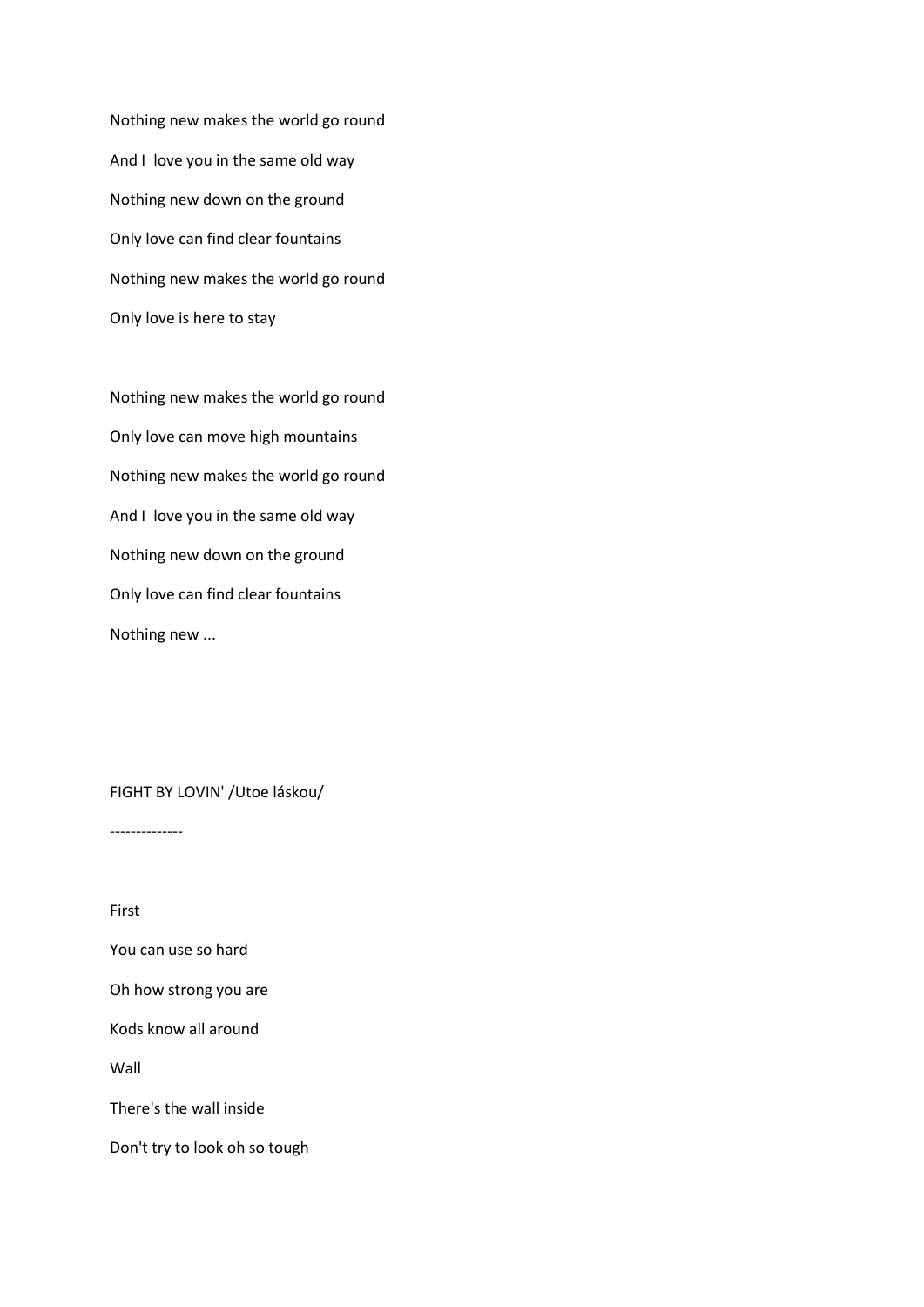When you love

Don't be shy

Fight by lovin'

And spread it all over

'Cause lovin' is your winnin' ball

Fight by lovin'

'Cause love's so much stronger than fist you will find after all

Fist

Can be opened now

And by magic

It's a lovin' palm

World

It's just longin' now

For some caressin' hands

On its side

Don't be shy

Fight by lovin'

And spread it all over

'Cause lovin' is your winnin' ball

Fight by lovin'

'Cause love's so much stronger than fist you will find after all

Fight by lovin'

And spread it all over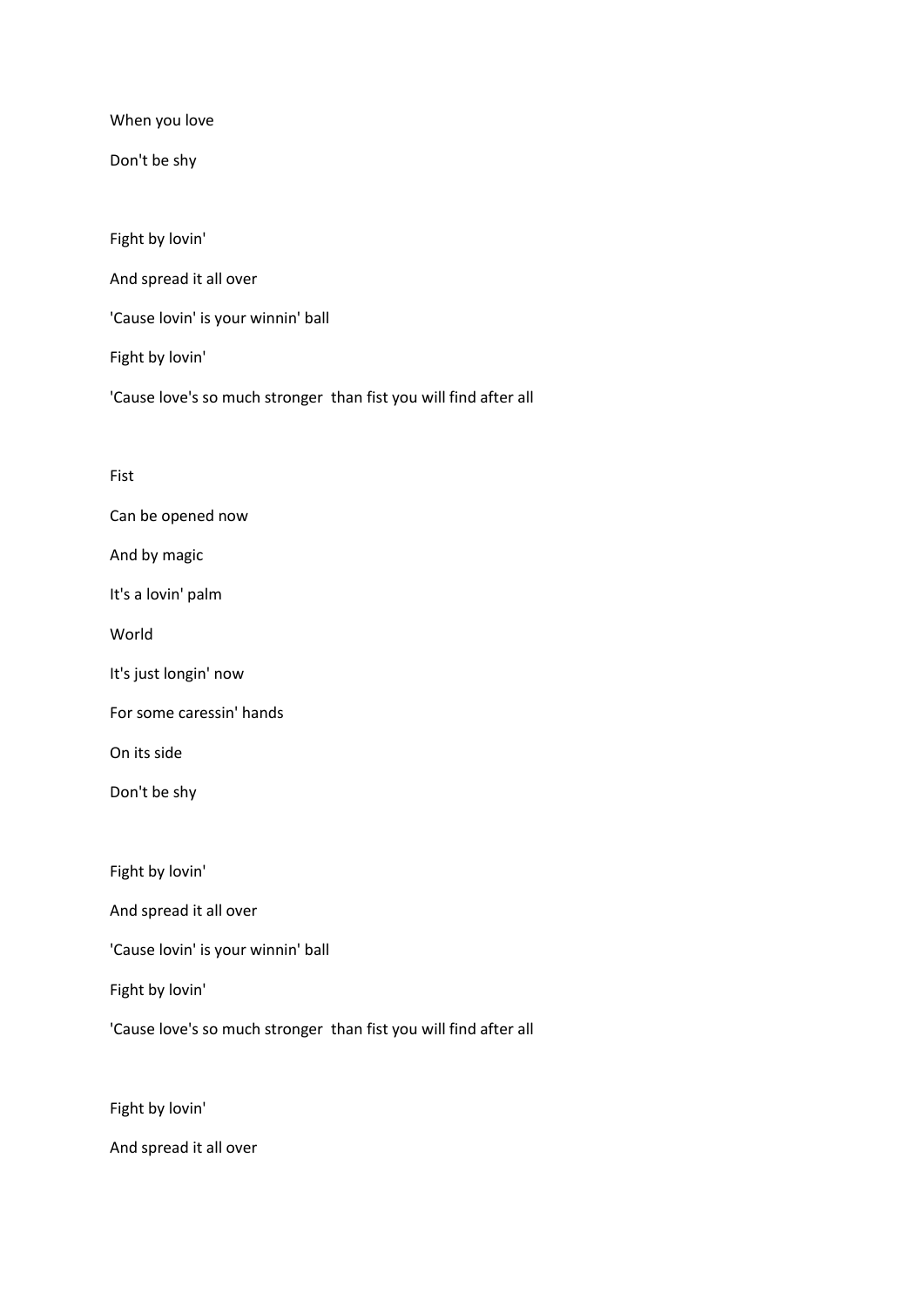'Cause lovin' is your winnin' ball

Fight by lovin'

'Cause love's so much stronger than fist you will find after all

### CLOSER NOW /Blízko nás/

----------

Closer now

Like birds and bees

Right in the trees

I wanna fly high

Please let it be me I wanna feel sweet smells of lovin', oh

Closer now

My rufflin' hair

Fly in the air

My heart's beatin' fair

And it is just more desire for love, you know

Don't want to play with love

'Cause I'm longin' for more

Loves' not a game - I feel the heat

It's a strong feeling I can't stand it no more

My heart does open wide the door

Don't want to play with love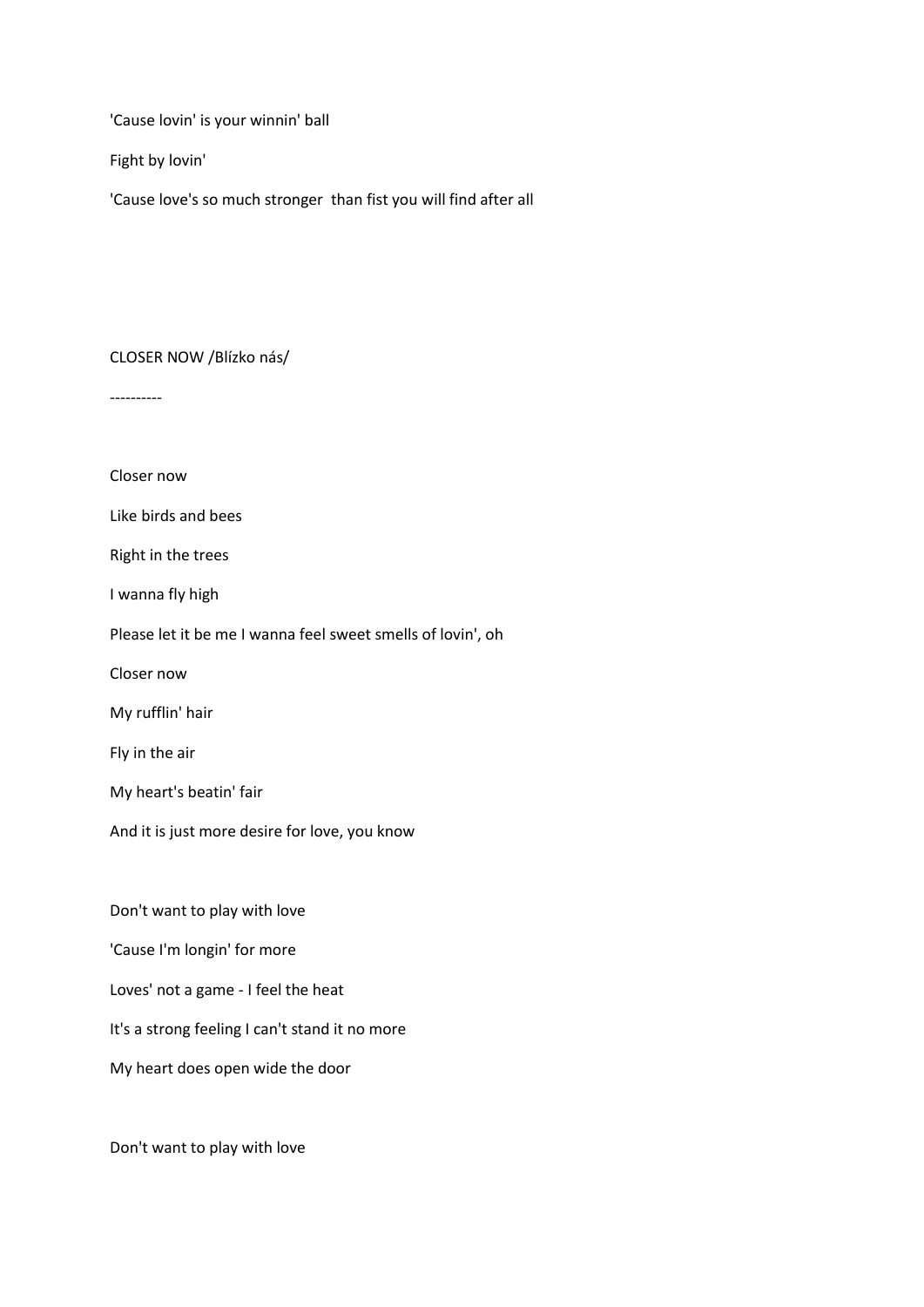'Cause I'm longin' for more Loves' not a game - I feel the heat It's a strong feeling I can't stand it no more My heart does open wide the door

I'm feelin' the heat It's burning so deep I'm cryin' for more I need your love Closer now Closer now

TAKE MY HAND /Dej mi ruku/

------------

You and me are brand - new in our lovin' Hearts do beat - like they are only one Take my hand and tell me that you're longin' Just hold me' cause there's now here to run C'mon take my hand and go Mile by mile we'll walk so slow Walk so slow Like a river's flow I won't say no

Take my hand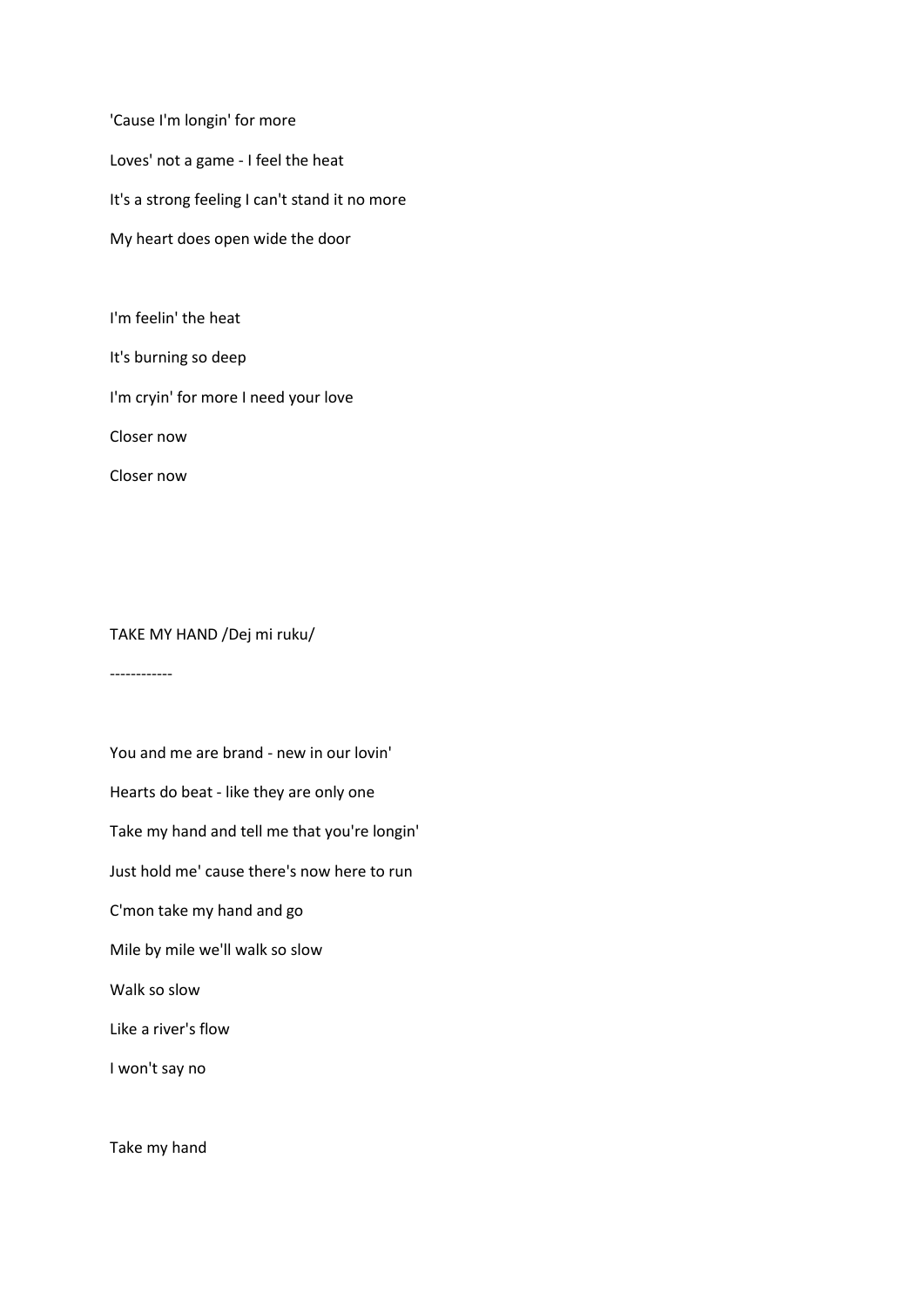And side by side We'll walk the world Our lovin' has to grow up don't you to know Take my hand And feel the heat here's a lot to meet Instead of runnin' on please take it slow Take it slow

Climbin' up that hill that is our lovin' Stars above are shinin' oh so bright Have to tell you that I need your huggin' And I feel that you will treat me right C'mon take my hand and go Mile by mile we'll walk so slow Walk so slow Like a river's flow I won't say no

Take my hand And side by side We'll walk the world Our lovin' has to grow up don't you to know Take my hand And feel the heat here's a lot to meet Instead of runnin' on please take it slow Take my hand And side by side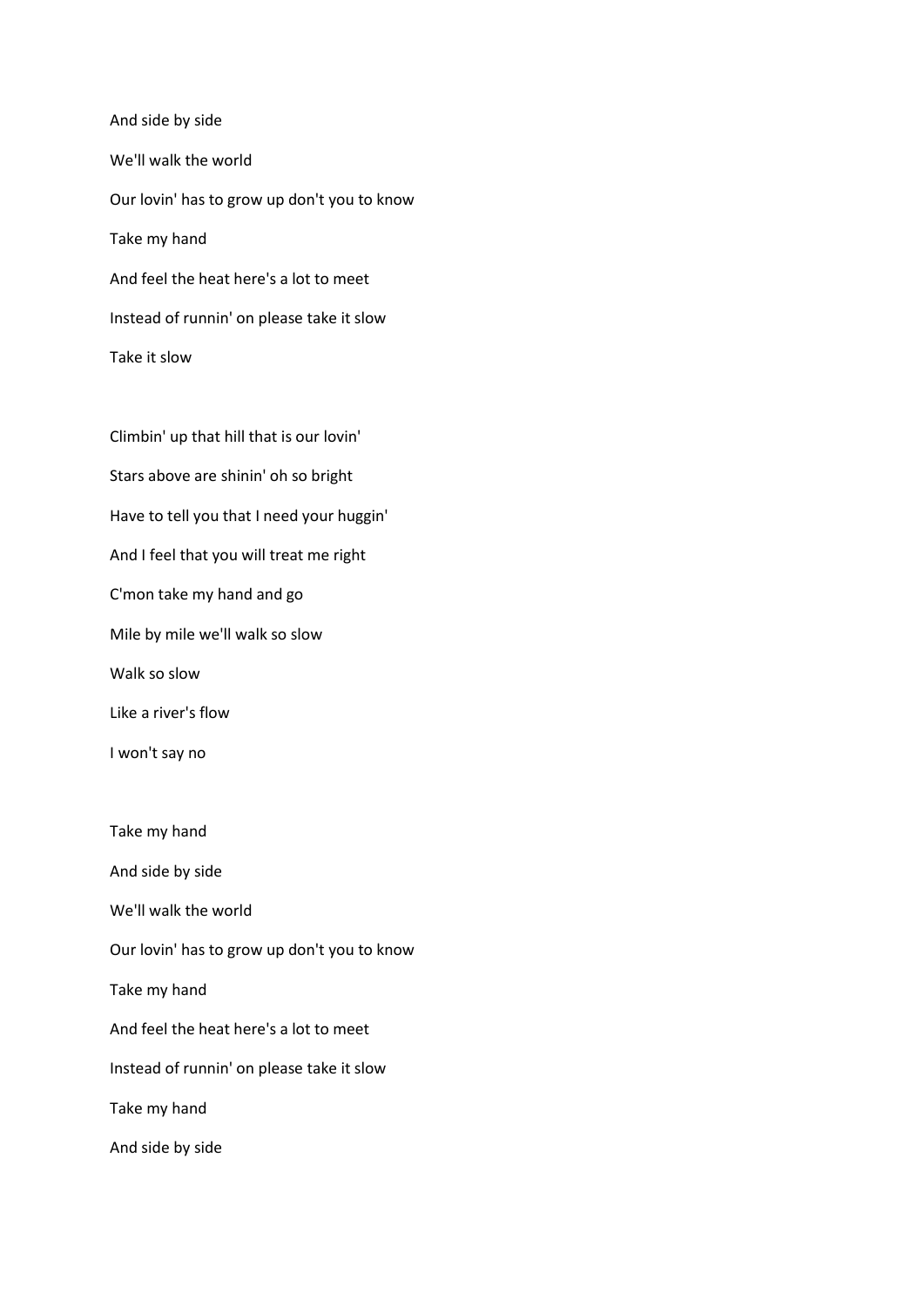We'll walk the world Our lovin' has to grow up don't you to know Take my hand And feel the heat here's a lot to meet Instead of runnin' on please take it slow Take it slow

### MY BUTTERFLY /Bilásek/

------------

My head spins around

When I start to drive my car

Time is runnin' fast

And it almost makes me cry

Really feel so down and out

Suddenly I hear the sound

Silent sound of butterfly

Two white wings slip through

They are slippin' through

They are slippin' through my mind

Blutterly woke up and he's flyin' up and down Windows all around he is trapped inside alone Have no fear my butterly Sit right on my hand and calm down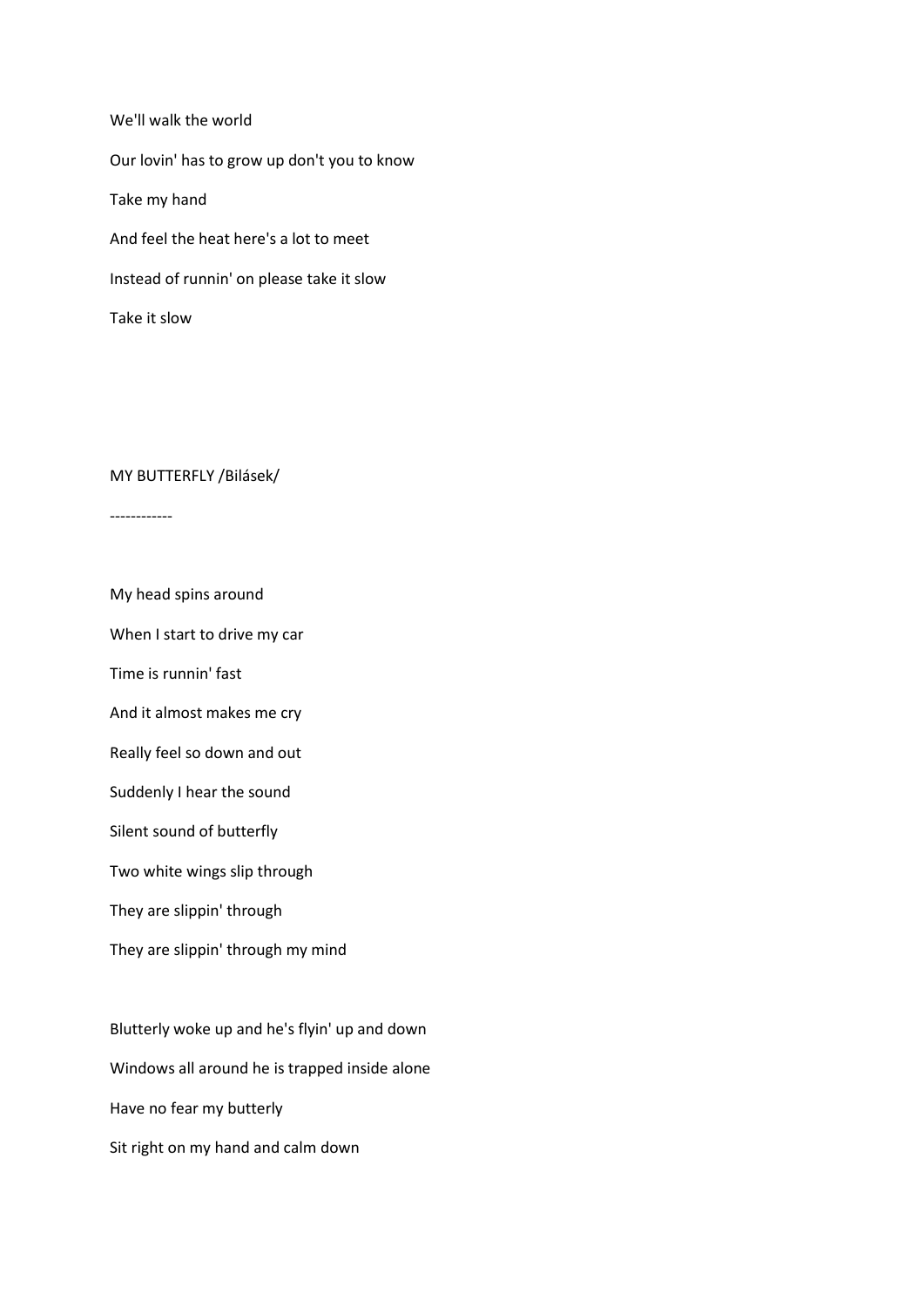I will surely let you out

You'll be flyin' high

Up there to the sky

To the meadows you long for

My butterfly My little butterfly Can't wait to set you free again Hope you're feelin' just the same My butterfly My little butterfly I know that it is not the end I´d love to fly you understand My little butterfly

You're so close to me more than you will ever know Please do understand every now and then I'll go I´ll be flyin' oh so high With you I can touch the sky Silent sound of butterfly Two white wings slip through They are slippin' through They are slippin' through my mind

My butterfly My little butterfly Can't wait to set you free again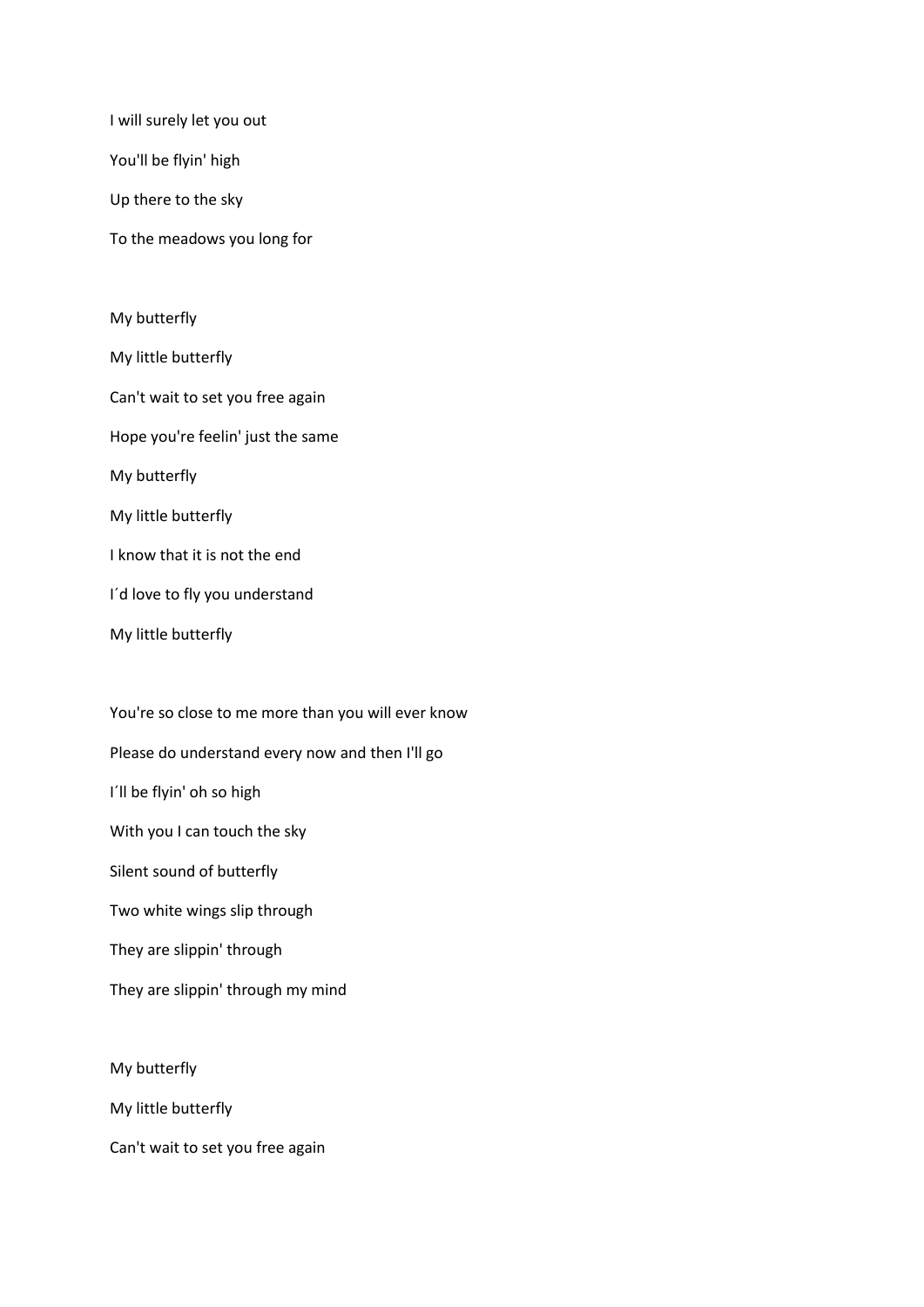Hope you're feelin' just the same My butterfly My little butterfly I know that it is not the end I´d love to fly you understand My little butterfly

My butterfly

My little butterfly

Can't wait to set you free again

Hope you're feelin' just the same

My butterfly

My little butterfly

I know that it is not the end

I´d love to fly you understand

My little butterfly

My little butterfly

My butterfly

WHERE IS YOUR LOVIN' /Když láska schází /

--------------------

Everyday you keep in touch

You know all those heroes

One day it's just Pet Shop Boys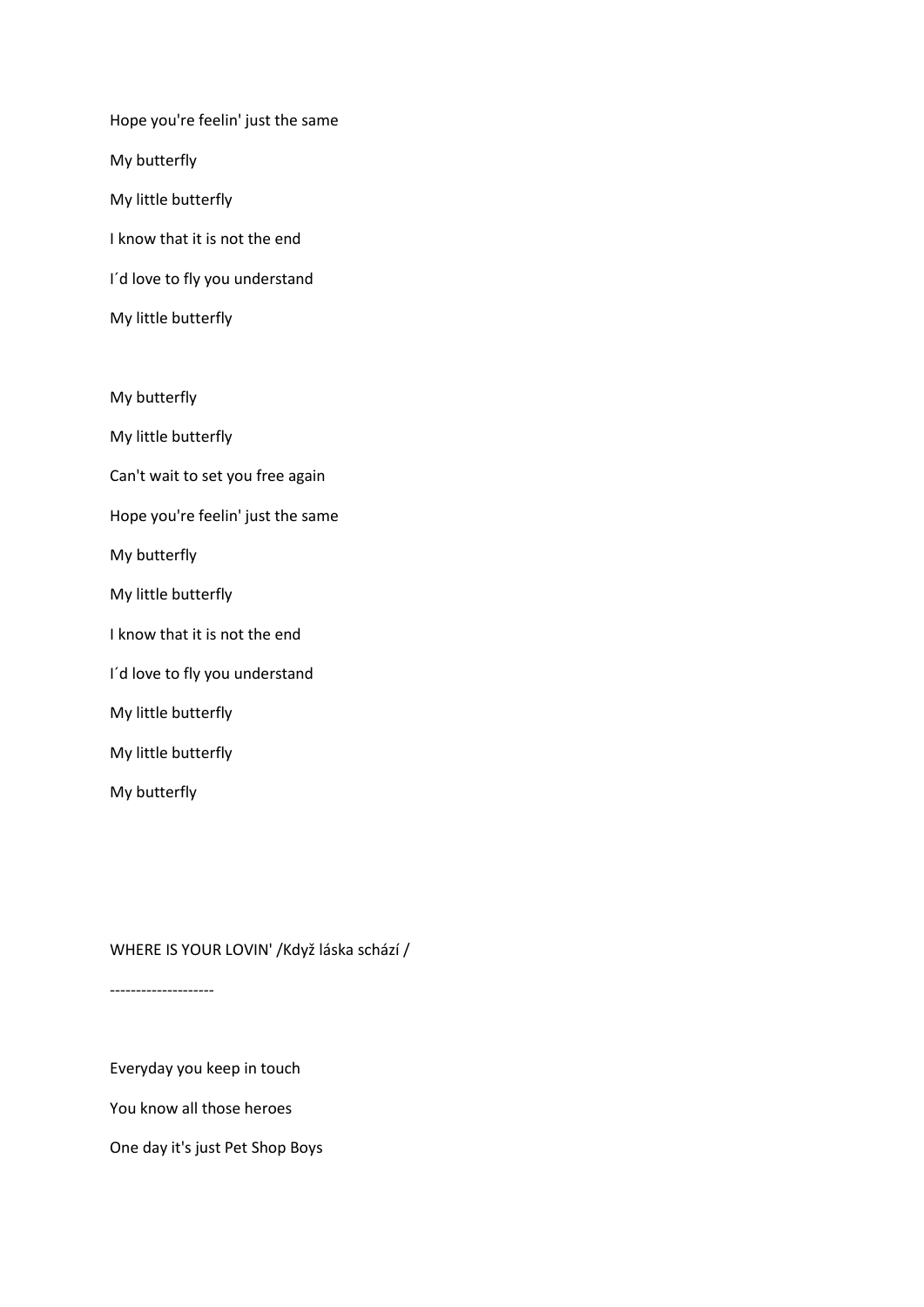The other Depeche Mode You´re the one to dig Boy George You know all about Prince You´re the friend of hitparades But of nothing more

Why don't you hear the words that I say Why don't you try to call me your baby More than you know I don't want to play ´Cause I just miss your sweet tender touch Hope you get to know Chat I'm feelin' low I can only ask Where is your lovin'

You´re the first to know the news No one knows your sources You seem that you never lose You are No. 1 You should better quit that game You keep playin on You're the one that I long for grows on and on

Why don't you hear the words that I say Why don't you try to call me your baby More than you know I don't want to play